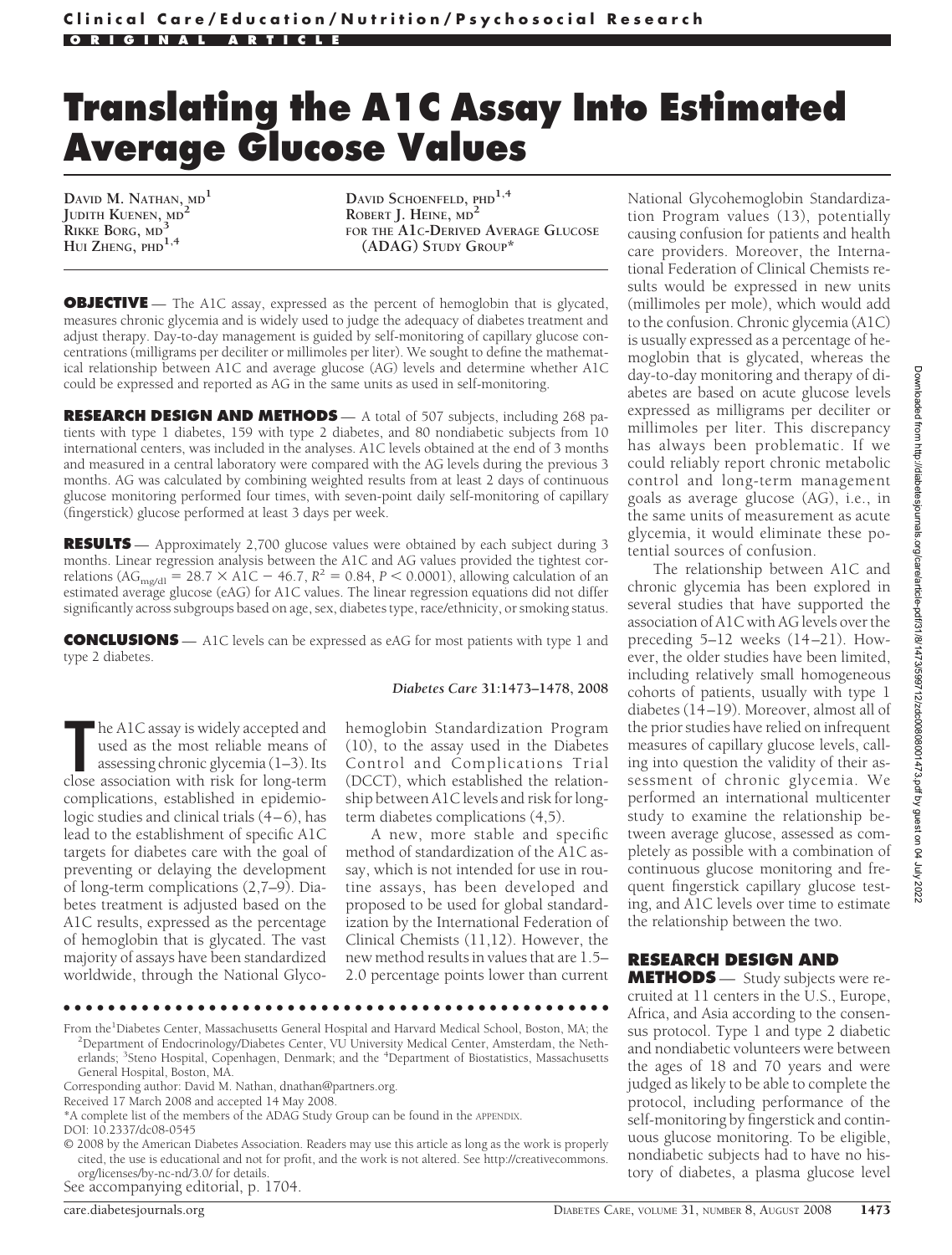#### *A1C assay and estimated average glucose values*

97 mg/dl (5.4 mmol/l) after an overnight fast, and an A1C level  $<$  6.5%. The diabetic subjects had to have stable glycemic control as evidenced by two A1C values within 1 percentage point of each other in the 6 months before recruitment. Any conditions that might result in a major change in glycemia, such as diseases that might require steroid therapy or plans for pregnancy during the study period, were exclusionary. Similarly, any conditions or treatments that might interfere with the measurement of A1C by any of the study methods, such as hemoglobinopathies (22), or that might interfere with the putative relationship between A1C and AG values, including anemia (hematocrit  $<39\%$  in men and  $<36\%$  in women), high erythrocyte turnover as evidenced by reticulocytosis, blood loss and/or transfusions, chronic renal or liver disease, or high-dose vitamin C or erythropoetin treatment, were grounds for exclusion. The study was approved by the human studies committees at the participating institutions, and informed consent was obtained from all participants.

#### Measures of glycemia

Measures of glycemia included continuous interstitial glucose monitoring (CGM) (CGMS; Medtronic Minimed, Northridge, CA), which measures glucose levels every 5 min and was performed for at least 2 days at baseline and then every 4 weeks during the next 12 weeks. For calibration purposes and as an independent measure of glycemia, subjects performed eightpoint (premeal, 90 min postmeal, prebed, and at 3:00 A.M.) self-monitoring of capillary glucose with the HemoCue blood glucose meter (Hemocue Glucose 201 Plus; Hemocue, Ángelholm, Sweden) during the 2 days of CGM. As a third and independent measure of glycemia, subjects were asked to perform sevenpoint (same as the eight-point profile above without the 3:00 A.M. measurement) fingerstick capillary glucose monitoring (OneTouch Ultra; Lifescan, Milipitas, CA) for at least 3 days per week, at times when CGM was not being performed, for the duration of the study. The results from the CGM and fingerstick monitoring were downloaded from their respective meters and exported to the data coordinating center. To be acceptable for analysis, the CGM data had to include at least one successful 24-h profile out of the 2–3 days of monitoring with no gaps  $>120$ min and a mean absolute difference

compared with the Hemocue calibration results  $<$  18%, as recommended by the manufacturer.

Blood samples for A1C were obtained at baseline and monthly for 3 months. The blood samples were frozen at  $-80^{\circ}$  C and were sent on dry ice by overnight shipment to the central laboratory. Samples were analyzed with four different DCCT-aligned assays, including a highperformance liquid chromatography assay (Tosoh G7; Tosoh Bioscience, Tokyo, Japan), two immunoassays (Roche A1C and Roche Tina-quant; Roche Diagnostics), and an affinity assay (Primus Ultra-2; Primus Diagnostics, Kansas City, MO). The mean A1C value was used. The laboratory assays were approved by the National Glycohemoglobin Study Program (10) and have intra- and interassay coefficients of variation <2.5% for low and high values. The assays were highly intercorrelated with *R*<sup>2</sup> values of 0.99 and slopes of  $\sim$ 1.0 and intercepts between 0.01 and 0.18. Any samples that demonstrated "aging peaks" on high-performance liquid chromatography, evidence of degradation during storage and/or shipment, were considered unacceptable for analysis. One center in Asia was unable to store samples acceptably, resulting in samples that could not be assayed for A1C. The center was eliminated from the study.

#### Diabetes management

The study was observational in design. Diabetes management was left to the patients and their usual health care providers and was adjusted based on their fingerstick self-monitoring results. CGM results were reviewed by the study staff at the time they were downloaded. Participants were usually masked to the CGM results during the study; unmasking was required if otherwise undetected frequent or prolonged periods of hypoglycemia were observed, in which case, the health care provider was alerted so that treatment could be adjusted.

#### Statistical analysis

We calculated an arithmetic mean glucose (AG) for each subject by combining the CGM measurement of interstitial glucose levels, corrected by a factor of 1.05 to be equivalent to capillary glucose levels in our study, and the Lifescan fingerstick measurements of capillary glucose. Because glucose levels were measured much more frequently on the CGM days ( $n \sim$ 288 per day) than during the Lifescan

days ( $n \sim 7$ ), the results were weighted so that each measurement was proportional to the inverse of the total number of measurements taken in the same day. Therefore, equal weight was attached to each day during which glucose levels were measured. Subjects with fewer than 7 days of CGM during the study were excluded from analysis. We applied linear and quadratic regression models to estimate the relationship between A1C and AG. The quadratic model did not provide a significant improvement over the linear regression model  $(P = 0.82)$ . An exponential model was considered but not used, since the paucity of data in the higher A1C range led to highly variable estimates. Prediction intervals were calculated to represent the range of predicted AG at given A1C levels (23). To correct for heteroschedasticity, we fit a model where the variance of AG is an increasing function of A1C. As a result, the 90% prediction intervals for AG given A1C is given by

$$
a + b \times A1C \pm t_{n-1,1-d/2}
$$
  
 
$$
\times \sqrt{1 + \frac{1}{n}} \sqrt{\beta_1} (A1C)^{\beta_2/2},
$$

where  $n = 507$  and  $\alpha = 0.1$ , which leads to  $t_{n-1,1-\alpha/2}$  = 1.648 and  $\sqrt{1+\frac{1}{m}} \approx 1$ .

The mathematical details of the Bayesian method are given in online appendix 1, available at http://dx.doi.org/ 10.2337/dc08-0545.

For the overall study results to be considered acceptable, it was decided a priori that  $\geq 90\%$  of the individual patients' calculated AG would have to fall within  $\pm 15\%$  of the study-wide calculated AG.

We examined the influence of factors such as age, sex, race (Caucasian, African or African American, or Hispanic), and smoking history on the relationship between A1C and AG through a multivariate regression model. We compared the slopes and intercepts of the regression equations for the individual subgroups and calculated the SDs of the prediction error for each. Age was divided by tertiles separately for type  $1$  (<40, 40–50, >50 years) and type 2 diabetes  $(<50, 50-60,$  $>60$  years).

**RESULTS** — Between April 2006 and August 2007, 661 patients were recruited from 10 clinical centers: 6 in the U.S., 3 in Europe, and 1 in Cameroon. A total of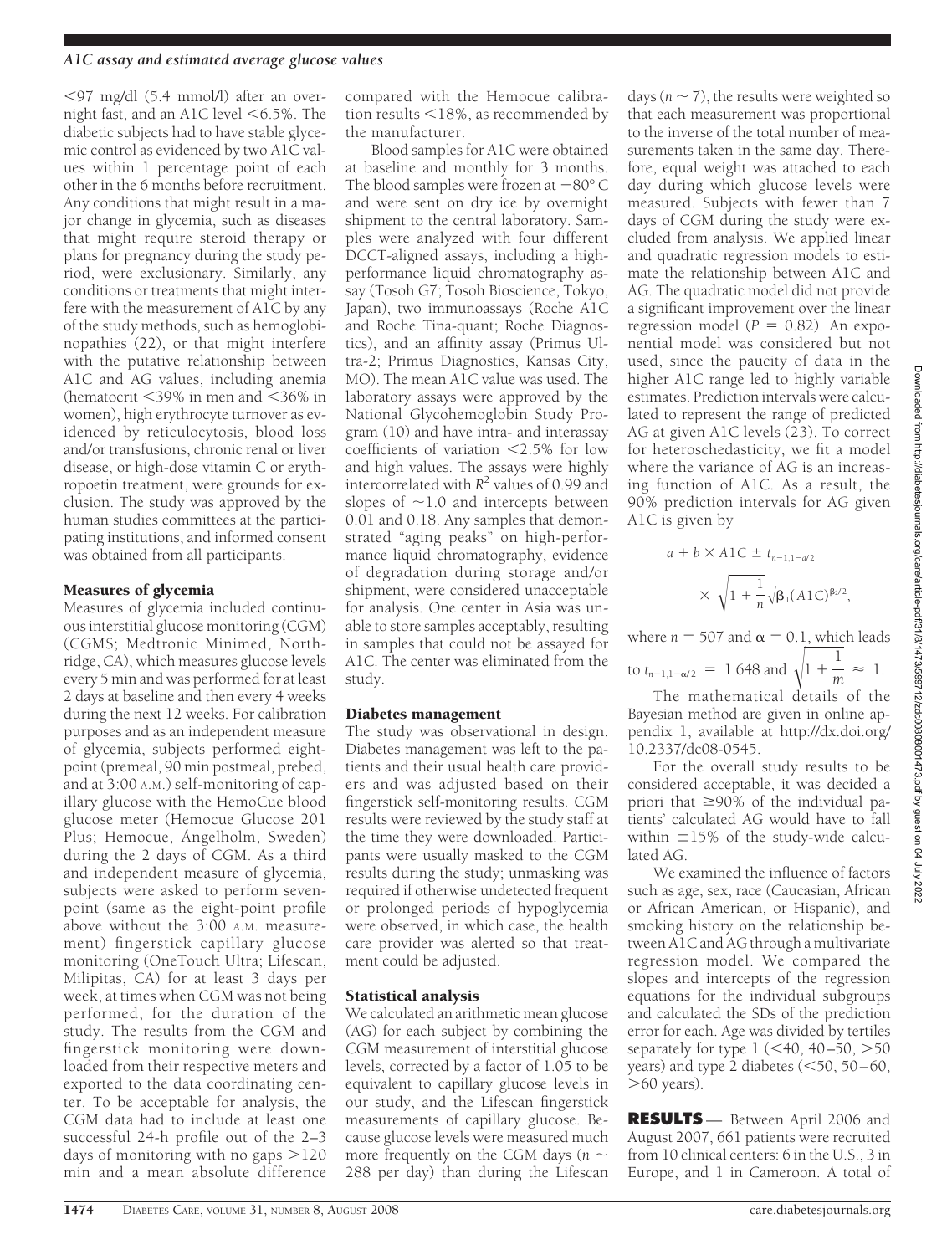# **Table 1—***Baseline characteristics*

|                           | Screened cohort |               |               |                 | Analyzed subjects |               |               |               |
|---------------------------|-----------------|---------------|---------------|-----------------|-------------------|---------------|---------------|---------------|
|                           | Type 1          | Type 2        | Nondiabetic   | All             | Type 1            | Type 2        | Nondiabetic   | All           |
| п                         | 335             | 236           | 90            | 661             | 268               | 159           | 80            | 507           |
| Age                       | $42 \pm 13.1$   | $54 \pm 9.4$  | $38 \pm 13.1$ | $46.1 \pm 13.5$ | $43 \pm 13$       | $56 \pm 9$    | $40 \pm 14$   | $46 \pm 14$   |
| Sex (% female)            | 171(51)         | 119(50)       | 60(67)        | 350 (53)        | 140 (52)          | 81(51)        | 55 (69)       | 276 (54)      |
| Race/ethnicity            |                 |               |               |                 |                   |               |               |               |
| Non-Hispanic white        | 282 (84)        | 145(61)       | 60(67)        | 487 (74)        | 248 (93)          | 118(73)       | 56 (71)       | 422 (83)      |
| African/African American  | 23(7)           | 59 (25)       | 15(17)        | 97(15)          | 5(2)              | 21(13)        | 12(15)        | 38(8)         |
| Hispanic                  | 18(5)           | 23(10)        | 15(17)        | 56(8)           | 15(6)             | 12(8)         | 12(15)        | 39(8)         |
| Other                     | 12(4)           | 9(4)          | $\mathcal{O}$ | 21(3)           | $\mathcal{O}$     | 8(5)          | $\Omega$      | 8(2)          |
| Smoking status            | 40(12)          | 29(12)        | 7(8)          | 76(12)          | 32(12)            | 14(9)         | 7(9)          | 53 (11)       |
| AlC $(\%)$                | $7.3 \pm 1.1$   | $6.7 \pm 0.9$ | $5.3 \pm 0.3$ | $6.8 \pm 1.2$   | $7.3 \pm 1.1$     | $6.8 \pm 1.1$ | $5.2 \pm 0.3$ | $6.8 \pm 1.3$ |
| Treatment                 |                 |               |               |                 |                   |               |               |               |
| External pump             | 42%             |               |               |                 | 47%               |               |               |               |
| Three or more daily       | 58%             |               |               |                 | 53%               |               |               |               |
| injections                |                 |               |               |                 |                   |               |               |               |
| Diet only                 |                 | 12%           |               |                 |                   | 10%           |               |               |
| Oral agent(s) only        |                 | 54%           |               |                 |                   | 52%           |               |               |
| Insulin only              |                 | 17%           |               |                 |                   | 19%           |               |               |
| $Insulin + oral agent(s)$ |                 | 17%           |               |                 |                   | 19%           |               |               |

Data are means  $\pm$  SD or *n*  $(\%)$  unless otherwise indicated.

335 participants had type 1 diabetes, 236 had type 2 diabetes, and 90 were nondiabetic (Table 1). The participants were distributed by baseline A1C in three groups, with  $18\%$  with  $A1C > 8.5\%$ , 44% between 6.6 and 8.5%, and 38% between 4 and 6.5%. The lowest A1C group consisted of 63% diabetic patients and 37% nondiabetic participants.

Of 661 subjects who completed screening visits, 154 (23%) were not included in the final analyses for the following reasons: 91 (15%) did not complete the study or were excluded before study end because of conditions that were predefined (such as sickle cell trait  $[n = 5]$  or anemia  $[n = 5]$ ), were identified during screening, or developed during the study; 11 (2%) did not have adequate CGM; and 52 (8%) did not have samples that could be evaluated for A1C for technical reasons, including sample degradation because of storage or shipment problems.

A total of 507 subjects completed the study and had adequate glucose-monitoring and A1C samples to be included in the analyses (Table 1). The CGM and the Lifescan fingerstick capillary-monitoring data included  $\sim$ 2,500 and 230 measurements per subject, respectively, for a total of  $\sim$ 2,700 glucose tests during the 3-month period. The median number of days of CGM was 13 and of fingerstick capillary monitoring was 39; 36% of the seven-point profiles were complete, with the mean number of tests being 5.1

per day. The correlation of the CGM and simultaneous Hemocue measurements not used for calibrating CGM was excellent, with the 95% limit of the overall average CGMS minus average Hemocue equaling  $-30.6$  to 30.6 mg/dl ( $-1.7$  to 1.7 mmol/l).

For measuring the steady-state correlation between AG and A1C, the study was designed to include subjects with relatively stable glycemia. A1C values were generally stable, with 96% of the subjects maintaining A1C within 1 percentage point of their baseline value over the course of the study.

The relationship between the A1C level at the end of the 3-month study period and the calculated AG during the preceding 3 months, expressed as the simple linear regression  $AG_{mg/dl}$  =  $28.7 \times A1C - 46.7$  (AG<sub>mmol</sub>  $= 1.59 \times$ A1C  $-$  2.59),  $R^2 = 0.84$ ,  $P \le 0.0001$ , is shown in Fig. 1. The correlation has an SD of prediction error of 15.7 mg/dl (0.87 mmol/l). Based on the model described in the statistical analysis section, the estimated values are as follows:  $\alpha = -41.4$ , 95% CI  $-48.8$  to  $-33.5$ ;  $\beta$  = 27.9, 26.7–  $29.0$ ;  $\beta$ 1 = 4.81, 2.18–15.33;  $\beta$ 2 = 2.03, 1.42–2.59. This leads to an estimated error SD of 13.4, 15.7, and 18.0 mg/dl when A1C is 6, 7, and 8%, respectively. The Bayesian model–suggested regression line differs  $\leq 2$  mg/dl from a simple linear regression line in the A1C range of 4–10%, which includes 98.5% of our

samples; the prediction intervals widen  $(P < 0.05)$  as A1C values increase to 12%. but the difference between the Bayesian and simple linear regression is still  $<$  5 mg/dl. A Bland-Altman type of analysis examining the difference between the estimated glucose and observed glucose over the range of glucose values is shown in online appendix 2. The 90% prediction limits for the AG, based on the varying SD model, were very close to the preset limits of  $\pm 15\%$  of the predicted mean over the full range of A1C; 89.95% of the samples fell within 15% of the calculated AG.

The translation of A1C to estimated AG (eAG) based on the linear regression is shown in Table 2, for conventional and SI units, and with the 95% prediction limits. Of note, the regression equation for A1C and AG using only the CGM results to calculate AG was  $AG_{CGM} = 28.0 \times$ A1C  $-$  36.9 ( $R^2$  = 0.82,  $P \le 0.0001$ ); the regression using only the seven-point fingerstick profiles to calculate AG was  $AG_{7}$ . POINT = 29.1  $\times$  A1C - 50.7 ( $R^2$  = 0.82,  $P < 0.0001$ ). The difference in the regressions was not statistically significant for slope and intercept combined  $(P = 0.11)$ .

The relationship between A1C and AG was the same when only the diabetic subjects were included (linear regression  $eA\ddot{G} = 28.3 \times A1C - 43.9$  [ $R^2 = 0.79$ ,  $P \leq 0.0001$ ]) as that for the whole cohort. A comparison of the regression equations within the specified subgroups is shown in Table 3. There were no significant dif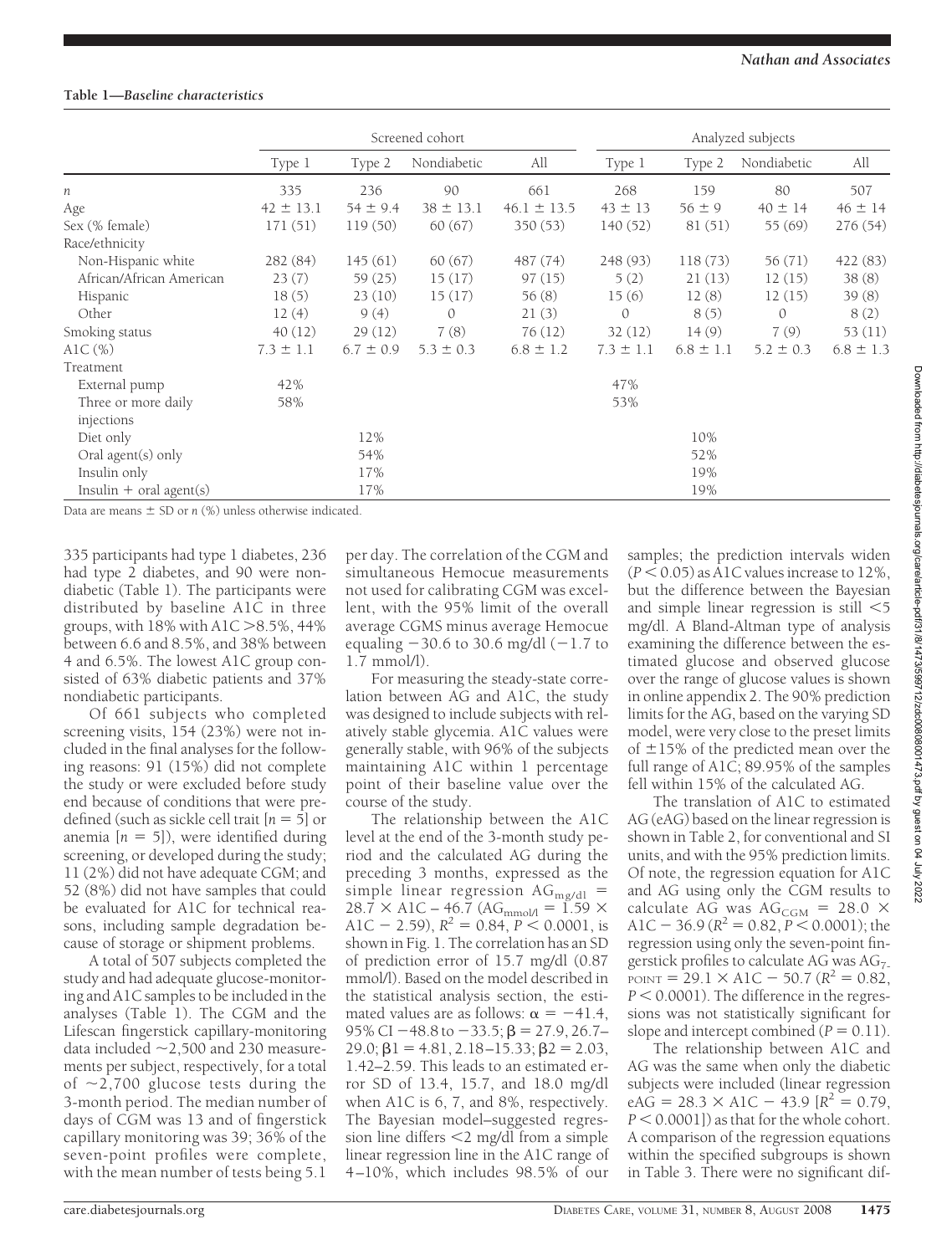*A1C assay and estimated average glucose values*



**Figure 1—**Linear regression of A1C at the end of month 3 and calculated AG during the preceding 3 months. Calculated AG<sub>mg/dl</sub> = 28.7  $\times$  A1C  $46.7$  (*AG<sub>mmol</sub>* =  $1.59 \times A1C - 2.59$ ) ( $R^2 = 0.84$ ,  $P < 0.0001$ ).

ferences in the slope or intercept for the regression equations for any of the subgroup comparisons, and the SDs of the prediction error were all close to the 15.7 mg/dl (0.87 mmol/l) value for the entire study cohort.

**CONCLUSIONS** — The results of the A1c-Derived Average Glucose (ADAG) study support the notion of a close relationship between A1C levels and AG for both type 1 and type 2 diabetes. The A1C assay plays a central role in the clinical management of diabetes. Treatment goals designed to reduce the development of long-term complications were adopted in

**Table 2—***Estimated average glucose*

|            | mg/dl*           | mmol/l†                                             |  |  |
|------------|------------------|-----------------------------------------------------|--|--|
| AlC $(\%)$ |                  |                                                     |  |  |
| 5          | 97 (76-120)      | $5.4(4.2-6.7)$                                      |  |  |
| 6          | 126 (100-152)    | $7.0(5.5 - 8.5)$                                    |  |  |
| 7          | $154(123 - 185)$ | $8.6(6.8 - 10.3)$                                   |  |  |
| 8          | 183 (147-217)    | $10.2(8.1-12.1)$                                    |  |  |
| Q          | 212 (170-249)    | 11.8(9.4–13.9)                                      |  |  |
| 10         | 240 (193-282)    | 13.4(10.7–15.7)                                     |  |  |
| 11         | 269 (217-314)    | $14.9(12.0 - 17.5)$                                 |  |  |
| 12         | 298 (240-347)    | $16.5(13.3 - 19.3)$                                 |  |  |
|            |                  | Data in parentheses are 95% CIs. *Linear regression |  |  |

 $eAG (mg/dl) = 28.7 \times A1C - 46.7$ . †Linear regression eAG (mmol/l) =  $1.5944 \times A1C - 2.5944$ .

the wake of the DCCT (4), and A1C assay methods have been standardized to the DCCT values in most of the world (10). A newly developed method of assay calibration, which is more stable and specific, should further improve the comparability of assays worldwide (11,12). Since this method measures a well-defined analyte of only one molecular species of glycated hemoglobin, the reference values are lower, compared with the previous DCCT-aligned assays. To avoid confusion and potential deterioration of glycemic control as a result of having to report lower A1C values (24), the current study set out to determine the relationship between A1C and AG. The ultimate aim was to determine whether the A1C index of chronic glycemia could be reported in the same units as used for day-to-day monitoring (12,25).

Previous studies of the relationship between A1C and average glycemia have generally been hampered by limited measurements of glucose values, casting doubt on the reliability of the estimates of AG. CGM provides the opportunity to measure all glucose levels. A recent study that included CGM for 3 months arrived at a relationship between A1C and AG very similar to that presented here, providing external validation, but included

only 25 subjects, most of whom had type 1 diabetes (21). The current study provides a relatively complete assessment of day-to-day glycemia and establishes a strong enough relationship between A1C and AG levels to justify a direct translation from measured A1C to an easier-tounderstand value that is in the same units as fingerstick monitoring. Of note, the regression equation in this study provides lower eAG values, compared with the widely used equation derived from the DCCT, and the scatter around the regression line is less wide (18). The most obvious explanation for the difference between AG calculated from the DCCT and that calculated in the current study is the difference in the frequency of glucose measurements used to calculate AG (a single seven-point profile with no overnight measurements during 3 months in the DCCT compared with numerous CGM and seven-point profile measurements that captured a median of 52 days in ADAG), providing a more complete and representative measure of average glucose in ADAG.

Our results strongly support a simple linear relationship between mean glucose and A1C levels in a clinically relevant range of glycemia. Our data fulfilled the a priori quality criterion; i.e., 90% of the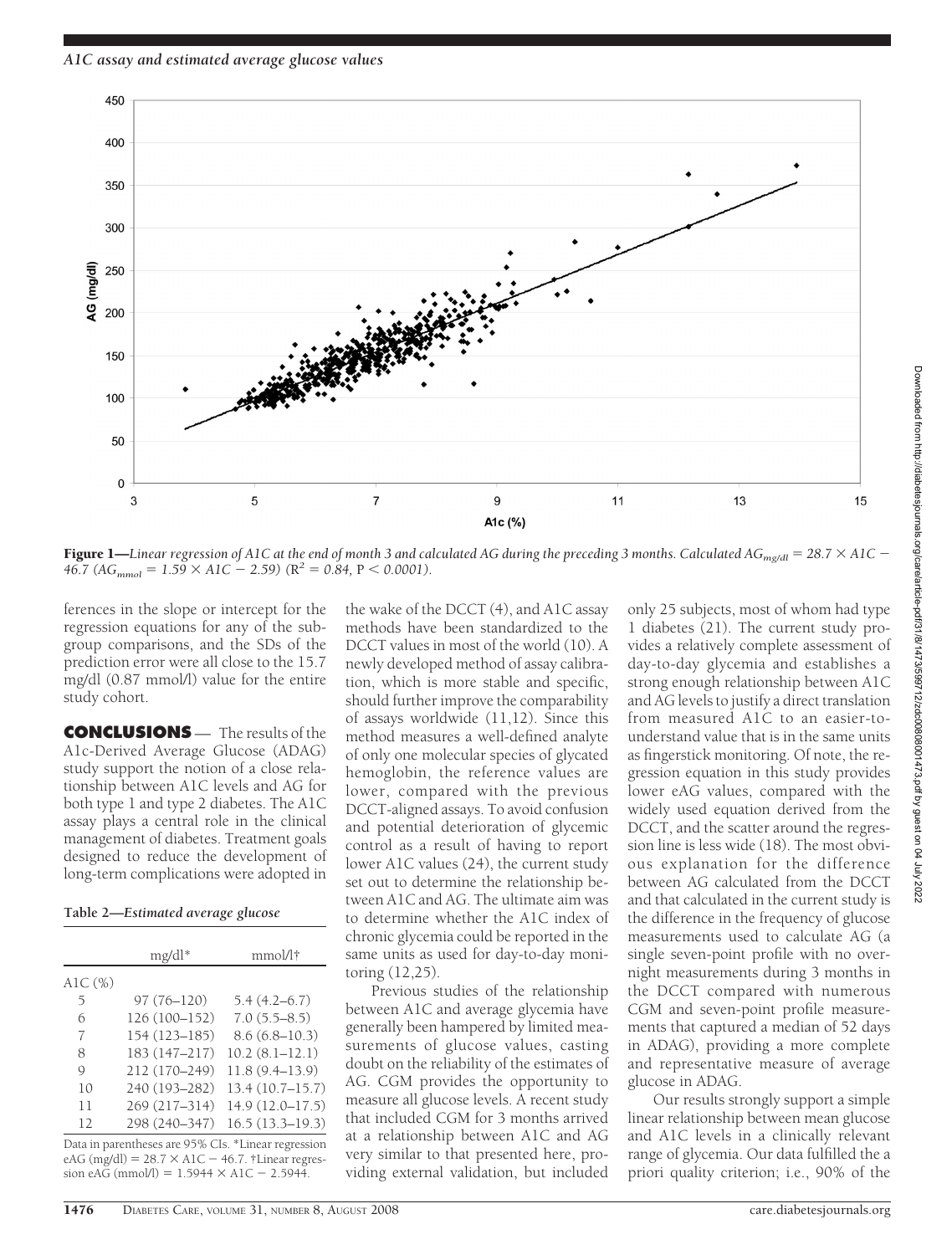|                      | Comparison                             | Difference in<br>slope | Difference in<br>intercept | $P^*$ |
|----------------------|----------------------------------------|------------------------|----------------------------|-------|
| <b>Sex</b>           | Male vs. female                        | $0.17 \pm 1.14$        | $0.57 \pm 7.94$            | 0.91  |
| Diabetes type        | Type 1 vs. type 2                      | $-1.46 \pm 1.61$       | $9.35 \pm 11.21$           | 0.41  |
| Age, type 1 diabetes | 1st vs. 2nd tertile                    | $-1.03 \pm 2.27$       | $-5.61 \pm 16.56$          | 0.71  |
|                      | 1st vs. 3rd tertile                    | $1.53 \pm 2.37$        | $-6.99 \pm 17.59$          | 0.18  |
|                      | 2nd vs. 3rd tertile                    | $0.50 \pm 2.47$        | $-1.38 \pm 18.29$          | 0.69  |
| Age, type 2 diabetes | 1st vs. 2nd tertile                    | $-7.40 \pm 3.67$       | $52.00 \pm 24.43$          | 0.08  |
|                      | 1st vs. 3rd tertile                    | $-1.57 \pm 3.36$       | $11.59 \pm 22.31$          | 0.84  |
|                      | 2nd vs. 3rd tertile                    | $5.83 \pm 3.07$        | $-40.41 \pm 21.45$         | 0.17  |
| Ethnicity            | Caucasian vs. African/African-American | $3.87 \pm 1.85$        | $23.35 \pm 12.48$          | 0.07  |
|                      | Caucasian vs. Hispanic                 | $-1.80 \pm 3.12$       | $5.89 \pm 20.51$           | 0.81  |
|                      | Hispanic vs. African/African-American  | $-2.06 \pm 3.49$       | $17.46 \pm 22.94$          | 0.43  |
| Smoking              | Never vs. current                      | $2.62 \pm 1.48$        | $-16.76 \pm 10.93$         | 0.14  |

### **Table 3—***Comparison of regression equations between A1C and AG for subgroups*

Data are means  $\pm$  SE. \* $\chi^2$  test with 2 d.f. comparing the intercept and slope simultaneously.

estimates fell within the  $\pm 15\%$  range of the regression line. This criterion was considered realistic, allowing for the imprecision of the A1C assay, CGM, and self-monitored blood glucose tests.

The large population allowed us to demonstrate that the relationship between A1C and AG was consistent across prespecified subgroups. The tight relationship and the consistency of the relationship across different subgroups suggest that for many, if not most, patients with diabetes, there are no important factors that affect the relationship between mean glucose levels and A1C. There was a suggestion  $(P = 0.07)$  that the regression line was different for African Americans such that for a given value of A1C, African Americans might have a slightly lower mean glucose level. This borderline result requires further study to be confident that there is no relationship between ethnicity and the relationship between mean glucose and A1C. There was also a suggestion that age may affect the relationship between AG and A1C; however, the effect was not monotonic. The regression lines for each age-group crossed at A1C of 7%, with the first and last tertile being similar and the middle tertile being different. We suspect that this is a spurious finding. There are other well-recognized clinical factors, such as anemia and altered erythrocyte turnover, which can affect A1C results measured with all assay methods, and hemoglobinopathies, which interfere with the measurement of A1C with specific methods (22). Potential subjects with these conditions were excluded from the study.

The ADAG study has a few limitations. In contrast to our intention and ex-

pectation, some ethnic/racial groups were underrepresented, primarily because of the withdrawal of one of the centers with a large Asian population and a limited number of subjects of African descent. In addition, the average glucose estimation was based predominantly on two methods: CGM and intermittent selfmonitoring of capillary glucose. (The Hemocue measurements, recognized as providing values that are equivalent to laboratory measurements, were used primarily to calibrate the CGM [26].) To combine these measurements into a single calculated AG, the CGM and fingerstick capillary measurements had to be weighted to take into account the different number of measurements in a day; however, in separate analyses comparing the relationships between A1C and AG measured with CGM or fingerstick capillary measurements, there was no significant difference in the relationships. Finally, since only diabetic patients in stable control and without any suggestion of erythrocyte disorders were entered into the study, the current results are only directly applicable to this population. Children and pregnant women were also excluded; additional data in these groups are needed to confirm the established relationship. Of note, a recently published study compared the calculated mean glucose of 47 children with type 1 diabetes between the ages of 4 and 18 years who had at least one 24-h period of CGM in 6 of 13 weeks with the A1C at the end of the 13-week period (27). Although the authors also concluded that "A1C directly reflects mean glucose over time," they found substantially greater inter-individual variation in the

relationship between AG and A1C than present in the current study. The potential sources of this variability can be identified by comparing the DirectNet study in children (27) with ADAG and with the recent study in adults (21) who were selected for stable glycemic control and performed CGM for 97% of the 12-week study period. The DirectNet study used a noncentralized A1C method with relatively poor correlation with a high-performance liquid chromatography method. Moreover, the children had highly variable glycemia and only performed CGM for 67% of the study period; this may have failed to accurately capture mean glycemia.

The current results support the reporting of the measured A1C as eAG. The interpretation of the A1C, analogous to reporting serum creatinine as a calculated glomerular filtration rate, should provide health care providers with a more useful index of chronic glycemia. A recently published consensus guideline has endorsed reporting A1C values along with the calculated eAG level, assuming that the results of the ADAG were acceptable (25).

**Acknowledgments**— This work was supported by research grants from the American Diabetes Association and European Association for the Study of Diabetes. Financial support was provided by Abbott Diabetes Care, Bayer Healthcare, GlaxoSmithKline, sanofiaventis Netherlands, Merck, Lifescan, and Medtronic Minimed, and supplies and equipment were provided by Medtronic Minimed, Lifescan, and Hemocue.